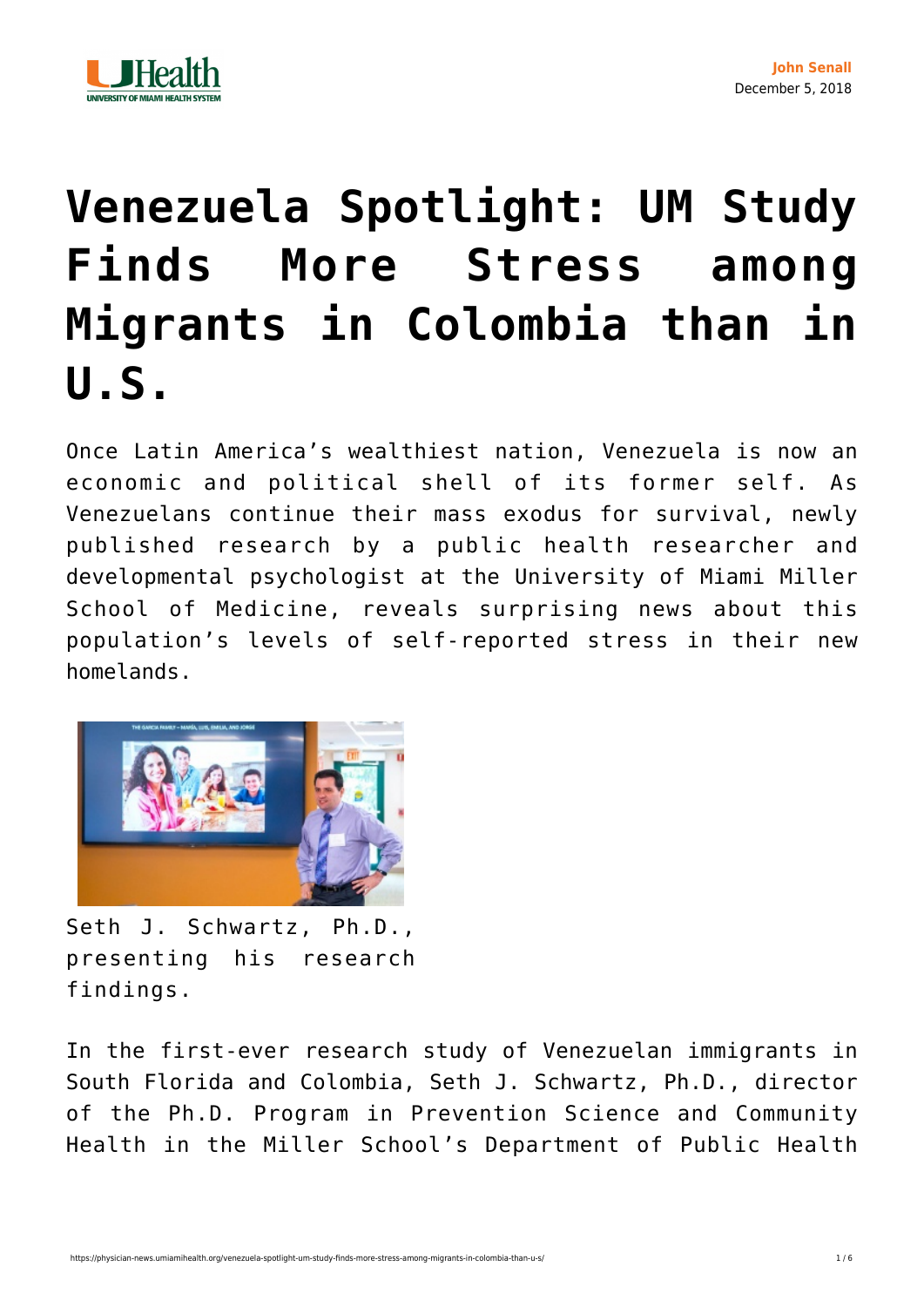

Sciences, and his collaborators investigated a question of cultural context: Do Venezuelan immigrant groups migrating to areas more culturally similar to their own report less discrimination, and a less negative context of reception, compared to immigrant groups settling in countries that are more culturally dissimilar?

Their results showed that Venezuelan immigrants in Colombia reported significantly greater discrimination, a worse context of reception, and more depressive symptoms compared to their counterparts in the U.S. The full research summary was [published](https://www.sciencedirect.com/science/article/pii/S0147176718300907) in the November 2018 issue of the *International Journal of Intercultural Relations*.

"We believed that newer Venezuelan immigrants in Colombia — a country with more cultural similarities to Venezuela than the U.S. — would report less cultural and psychological distress than their peers who emigrated to American cities," Dr. Schwartz said. "We based our hypothesis on Cultural Stress Theory, which holds that more similarity between one's heritage and one's destination society would decrease those feelings."

Dr. Schwartz and his collaborator, Christopher Salas-Wright, Ph.D., at Boston University, studied survey responses from 647 Venezuelan immigrants. The sample was divided evenly between immigrants surveyed in Bogotá, Colombia, and those surveyed in Miami. The majority of immigrants studied had migrated within one year prior to taking the survey. The study focused on individuals who were parents, because Venezuelans often migrate as family units.

Participants were asked to report their feelings of perceived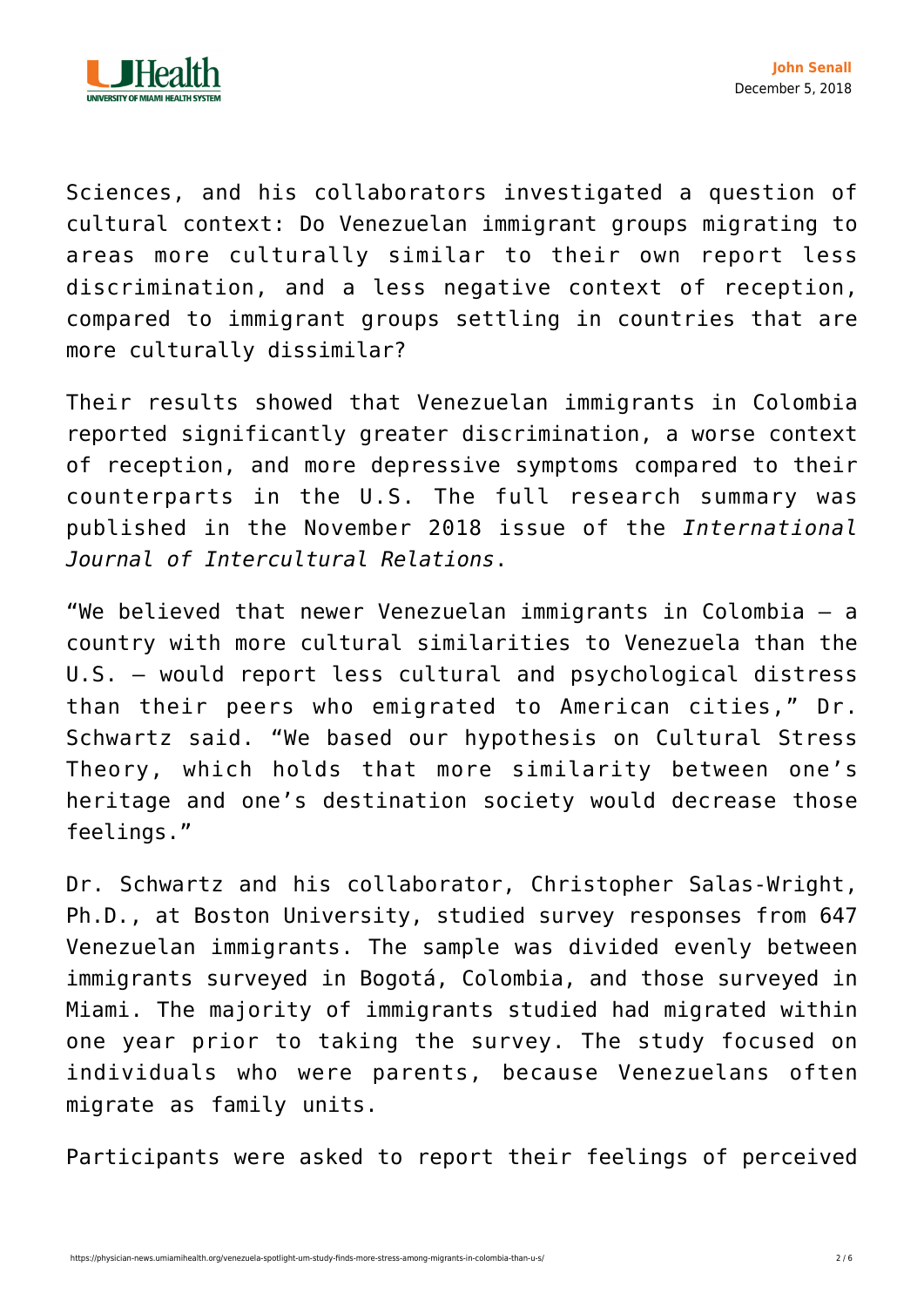

discrimination, negative perceptions of how they were received and viewed, and symptoms of depression and anxiety. Dr. Schwartz's team collaborated with the Nuevos Rumbos Corporation to collect data on the Colombian side of the investigation.

"Given the language differences and the anti-Hispanic sentiment in the U.S., we had believed that Venezuelan immigrants in the U.S. would report significantly more discrimination, and a more unfavorable context of reception," Dr. Schwartz said. "Our data showed a different result."

## **Why the Differences?**

The findings suggest that mechanisms other than cultural similarity and dissimilarity may be responsible for the observed differences.

According to Dr. Schwartz, some of the factors may have included:

• The long history of rivalries between Colombians and Venezuelans in trade, sports and politics.

• South Florida's status as home to large groups of Venezuelan immigrants since the late 1990s. The newer Venezuelans entering America may have existing connections and networks of support already in place.

• The earlier Venezuelan immigrants to South Florida, who were highly educated business people and professionals. Their social status may have created a more positive pre-existing perception of Venezuelans for South Floridians.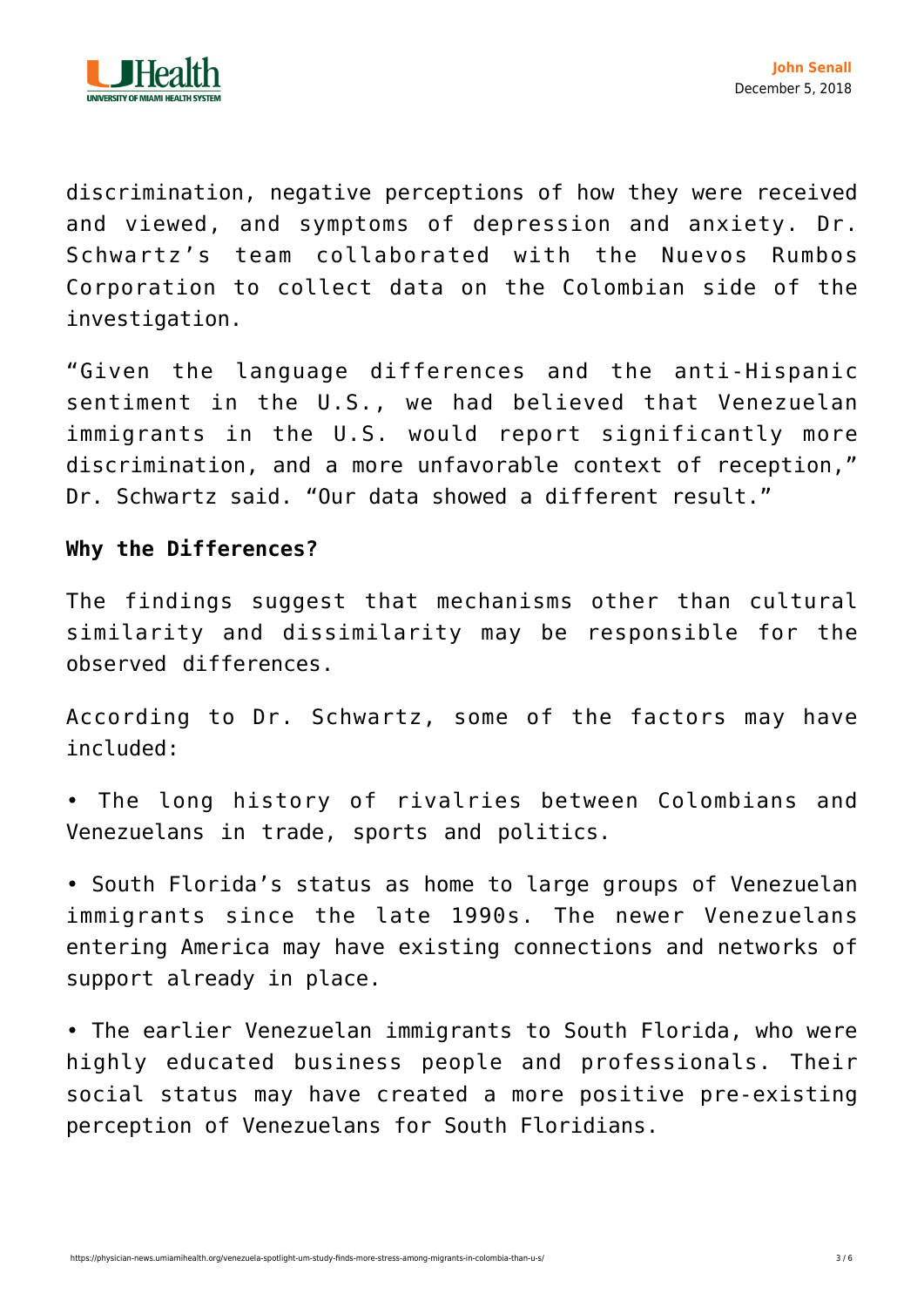

• The fact that the majority of Venezuelans entering Colombia are less educated and from lower incomes, creating an actual threat to low-wage Colombians for jobs.

• Colombian politicians, who have made the Venezuelan wave of immigration into a hot political issue — whipping the public into a frenzy as to how to resolve the "threat."

Dr. Schwartz added that the past two to three years represent the first time mass immigration of any kind has hit Colombia's borders — a very different scenario than in the U.S.

"Imagine you are a Colombian citizen, living your everyday life," he said. "Suddenly 500,000 foreigners show up in under a year, and into a space only as large as Texas, Arizona, and Oklahoma combined. That's equivalent to about five million new immigrants entering America in the same period — five times our annual average."

## **Social and Economic Fallout in Both Countries**

Dr. Schwartz emphasized that the mass influx of low-wage and poor Venezuelans into Colombia — a country that has far less opportunities to begin with — has created fierce competition for any and all employment.

"Even the Colombian prostitutes are fighting for their lives," Dr. Schwartz added. "The newly arrived Venezuelans have taken a large part of that industry over — desperate to do anything at all for money to feed their families. It's also common to see women, men and children living in the streets, begging."

Venezuelan emigres to the U.S. also are hitting hard times. Dr. Schwartz explained that many highly educated former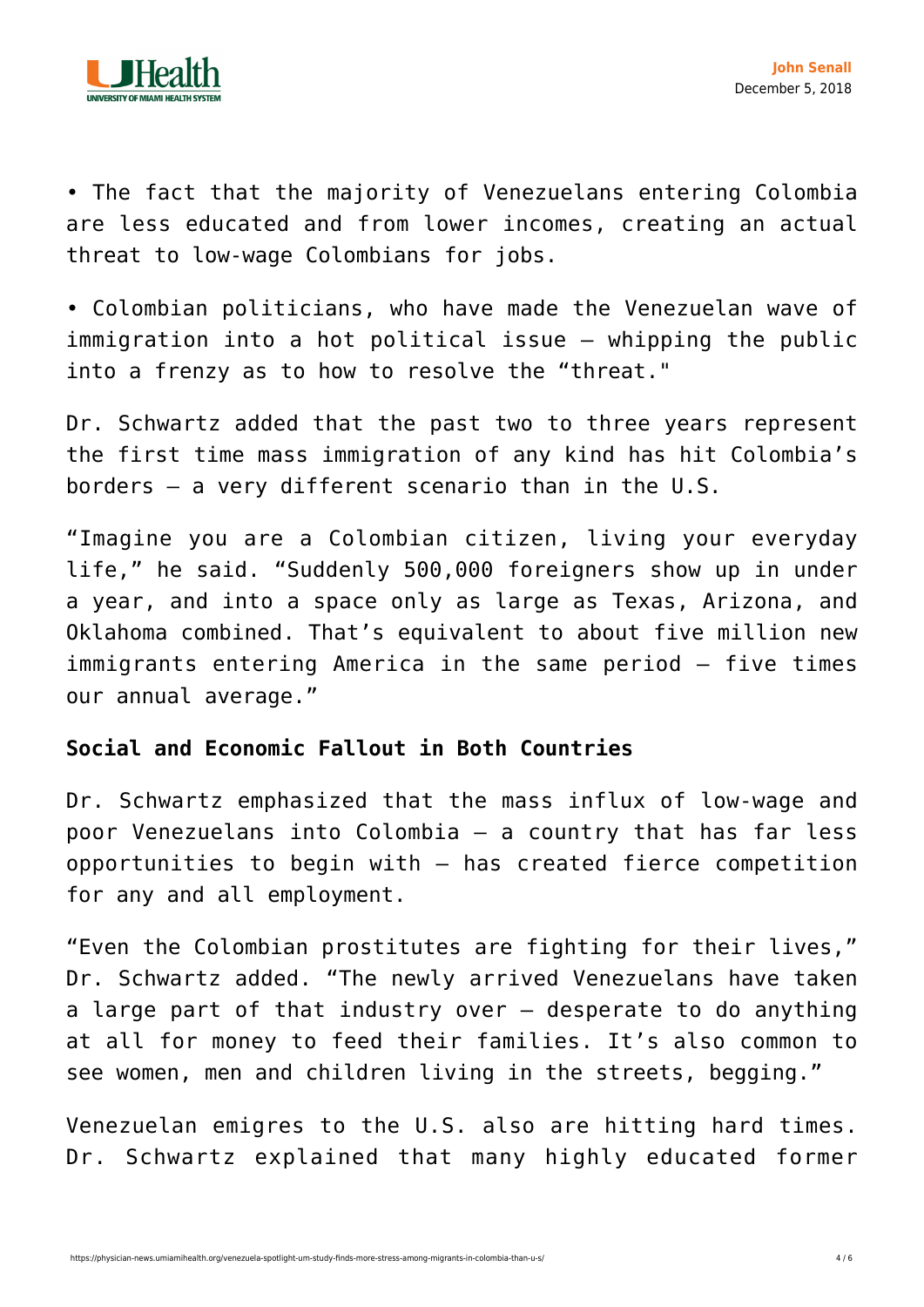

professionals from Colombia lost their life savings in the Venezuelan economic crash. They fled to South Florida with nothing more than the clothes on their bodies, their belongings stuffed into suitcases.

"These are doctors, scientists, engineers, now literally sleeping in their cars," Dr. Schwartz said "There are many people so malnourished that you can see bones through their skin."

He added that the current American climate on asylum and shifting policies is making a bad situation worse. Many of the Venezuelans coming to America are applying for asylum and potentially facing deportation — a return to their homeland where inflation is above 1,000 percent and prospects are grim.

## **Spreading Awareness**

The report was part of larger pilot study on the experiences of Venezuelan immigrant parents in the U.S. (Florida, especially Miami-Dade and Broward Counties) and Colombia (Bogotá, the capital city). So where do the social and psychological scientists wish to go from here?

"We want our research to help spread awareness of a major social issue occurring in both countries," Dr. Schwartz said. "Since publishing, we've already received many calls and emails from social and economic scientists asking us how they can help."

One of his own goals is to begin a formal lobbying campaign.

"As we continue additional research, we will make more noise about the impact of this situation and the importance of